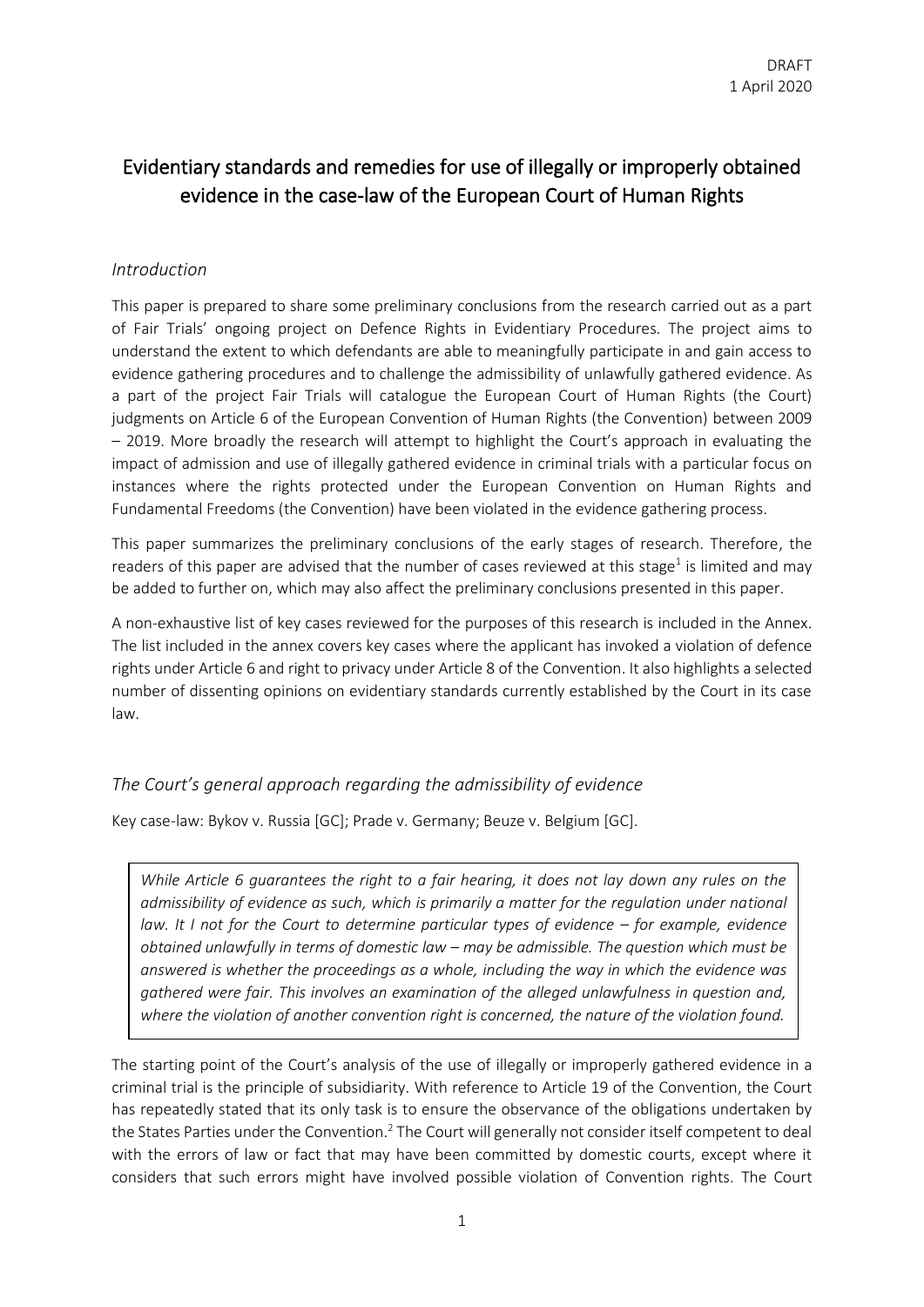stresses that Article 6 of the Convention, while it guarantees the right to a fair trial, does not lay down any rules on admissibility of evidence. Therefore, these rules are primarily a matter of national regulation.<sup>3</sup>

Based on that conclusion the Court refrains, as a matter of principle, from determining whether particular types of evidence, including evidence obtained unlawfully in terms of domestic law, may be admissible. This means that the Court will regard the use of illegally obtained evidence or evidence gathered as a result of violation of Convention right as permissible if their use is allowed under national law. Instead the Court takes the way in which evidence was collected and used by a national court into account as part of its overall fairness test. This analysis involves an examination of the alleged "unlawfulness" in question, and, where such unlawfulness involves a violation of another Convention right, the nature of the violation found.<sup>4</sup>

#### *The overall fairness test*

Key cases: Beuze v. Belgium [GC]; Simeonovi v. Bulgaria [GC]; Bykov v. Russia [GC]

*In determining whether the proceedings as a whole were fair, regard must also be had to whether the rights of the defence have been respected. In particular, it must be examined whether the applicant was given an opportunity to challenge the authenticity of evidence and to oppose its use. In addition, the quality of evidence must be taken into consideration, as must the circumstances in which it was obtained and whether these circumstances cast doubt on its reliability or accuracy. While no problem of fairness necessarily arises where the evidence obtained was unsupported by other material, it may be noted that where the evidence is very strong and there is not risk of its being unreliable, the need for supporting evidence is correspondingly weaker. The Court also attaches weight to whether the evidence in question was or was not decisive for the outcome of the case.*

With certain exceptions, which will be looked at in detail below, the Court applies the overall fairness test to determine whether criminal proceedings as a whole were fair. This means that having found a limitation of either defence rights under Article 6 or other Convention rights during evidence gathering, even if such limitation was unjustified, the Court will generally go on to assess whether the use of evidence obtained through (or indirectly from) that violation rendered the proceedings as a whole unfair. In assessing the overall fairness of the criminal trial, the Court will consider a number of aspects, including the way in which evidence was collected and used. A non-exhaustive list of these aspects found in the Court's case-law was summarized by the Court in *Beuze v. Belgium*: 5

- the nature of the "unlawfulness" or the violation of the Convention rights
- the opportunity to challenge the authenticity of the evidence and of opposing its use<sup>6</sup>
- the quality of the evidence and whether the circumstances in which it was obtained cast doubt on its reliability or accuracy, taking into account the degree and nature of any compulsion
- importance of the evidence for the outcome of the trial and whether there was other supporting evidence in the case
- the weight of public interest in the investigation and punishment of a particular offence<sup>7</sup>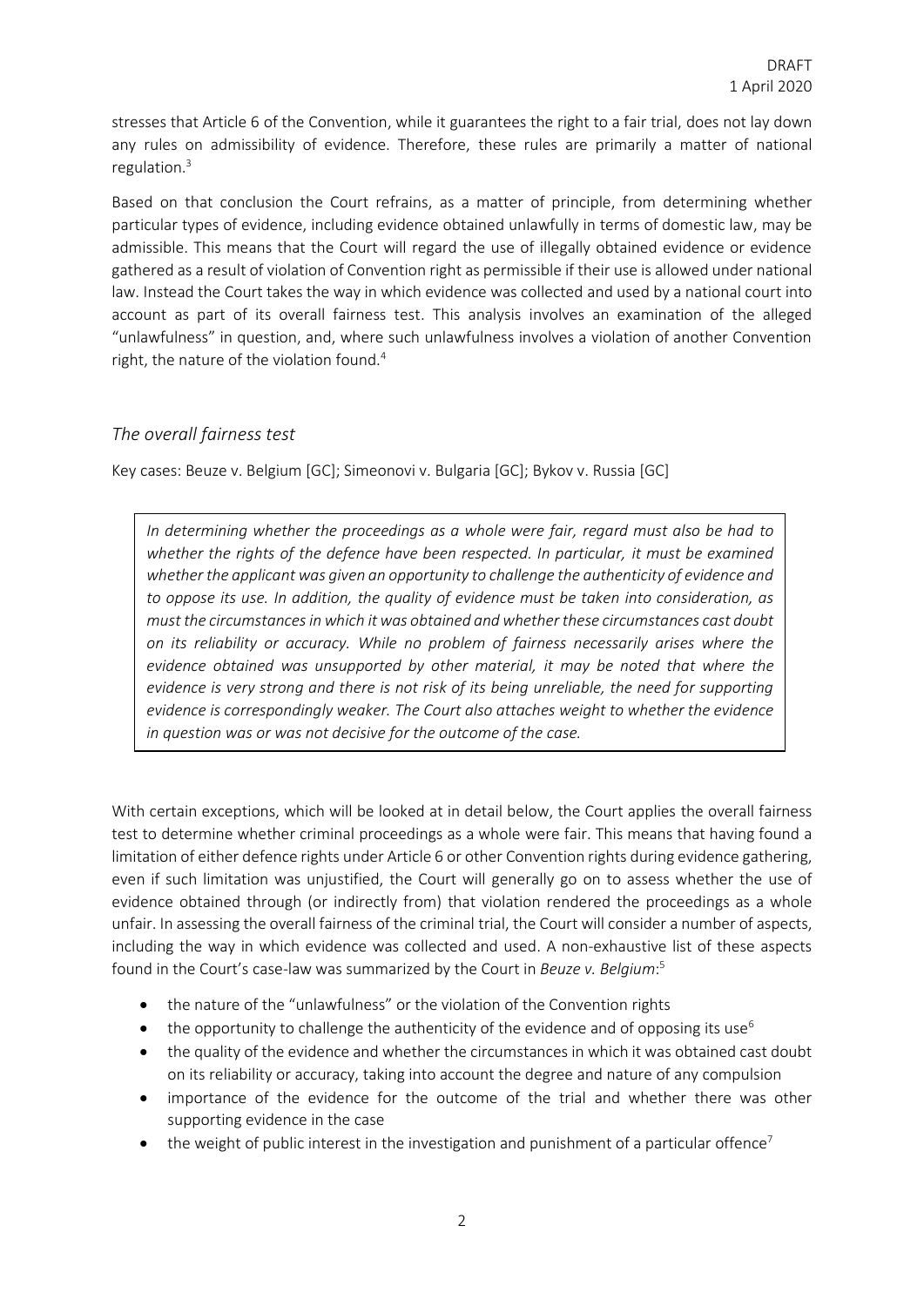- the legal framework governing the pre-trial proceedings and the admissibility of evidence at trial, and whether it was complied with
- whether the assessment of guilt was performed by professional judges or lay magistrates, or by lay jurors, and the content of any directions or guidance given to the latter
- other relevant procedural safeguards afforded by domestic law and practice.

This approach suggests that the right to a fair trial contains somewhat lower standard of protection of other Convention rights that the substantive articles in the Convention. Under Article 6 an established violation of defence rights and other rights protected under the Convention<sup>8</sup> can be remedied by mere adherence to other rights found in the criminal procedure codes such as the right to challenge the legality, authenticity and use of the evidence in question. In other words, unlawfully collected evidence is not treated by the Court on its own as a violation of Article 6 but only a factor to be taken into account when assessing the fairness of the criminal proceedings as a whole. As will be shown by the examples below, the overall fairness test is a relatively difficult one to fail, which raises questions about the coherence of the degree of protection afforded to the same rights under different articles of the Convention, especially their effectiveness in disincentivising resort to illegal investigative practices.

### *Evidence obtained in violation of Article 3 and exclusionary rule*

Key cases: Gäfgen v. Germany [GC]; Jalloh v. Germany [GC]; Othman (Abu Qatada) v. the United Kingdom; El Haski v. Belgium.

The use of evidence obtained in breach of Article 3, secured as a result of a violation of one of *the core and absolute rights guaranteed by the Convention, always raises serious issues as to the fairness of the proceedings, even if the admission of such evidence was not decisive in securing a conviction. In respect of confessions, as such, that the admission of statements obtained as a result of torture or of other ill-treatment in breach of Article 3 as evidence to establish the relevant facts in criminal proceedings rendered the proceedings as a whole unfair. This finding applies irrespective of the probative value of the statements and irrespective of whether their use was decisive in securing the defendant's conviction*.

*As to the use at the trial of real evidence obtained as a direct result of ill-treatment in breach of Article 3, the Court has considered that incriminating real evidence obtained as a result of acts of violence, at least if those acts had to be characterised as torture, should never be relied on as proof of the victim's guilt, irrespective of its probative value. The admission of real evidence obtained as a result of an act qualified as inhuman treatment in breach of Article 3, but falling short of torture, will only breach Article 6, however, if it has been shown that the breach of Article 3 had a bearing on the outcome of the proceedings against the defendant, that is, had an impact on his or her conviction or sentence.*

The only situation in which the Court will consider use of evidence an automatic breach of the right to a fair trial isthe case of use of evidence obtained though breaches of Article 3. The prohibition of torture and inhuman or degrading treatment enshrined in Article 3 of the Convention is an absolute right in its entirety under the Convention. However, where evidence is obtained in violation of Article 3 is used in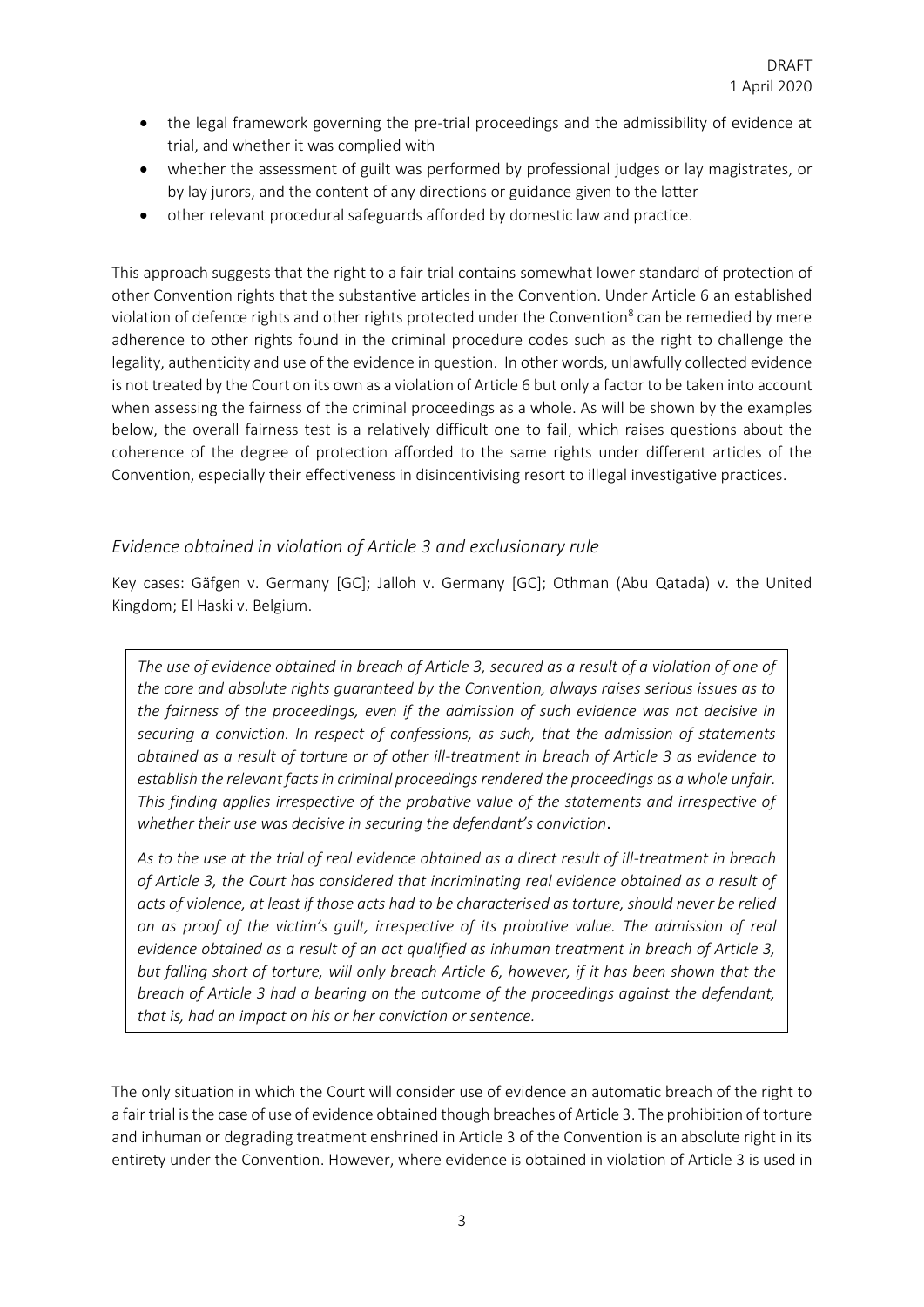criminal proceedings, the Court adopts a different approach and creates what appears to be a hierarchy between types of breaches of Article 3.

When assessing the evidence obtained as a result of a violation of Article 3, the Court makes a distinction between torture on the one hand, and inhuman or degrading treatment on the other. Division is also created between statements such as confessions and real evidence<sup>9</sup> (physical evidence) obtained as a result of such violation. A clear exclusionary rule applies to the former, meaning that all evidence – whether in the form of a statement or physical evidence - obtained as a direct result of torture, must be excluded from the criminal trial otherwise the trial will not be fair. This applies irrespective of its probative value or other considerations under the overall fairness test in the context of Article 6. In case of use of any evidence obtained as a result of torture, the Court will not proceed to the overall fairness test at all. Failure to exclude such evidence, in the Court's view, would "serve to legitimate indirectly the sort of morally reprehensible conduct which the authors of Article 3 of the Convention sought to proscribe".<sup>10</sup> The same considerations, namely, a finding of flagrant denial of justice, will apply also to extradition cases where torture evidence may be used in trial in the requesting state.<sup>11</sup>

Different considerations, however, apply to the evidence obtained as a result of ill-treatment in violation of Article 3 of the Convention, but falling short of torture. While the use of confessions or other self-incriminating statements obtained as a result of ill-treatment in breach of Article 3, whether amounting to torture or not, will render the proceedings as a whole unfair,<sup>12</sup> different conclusion applies to physical (real) evidence. In *Gäfgen v. Germany* real evidence – including the body of a murder victim - was obtained by the police on the basis of a confession which was made under threats of causing considerable physical pain if the applicant does not reveal the location of the victim (who as still believed to be alive at the time of the interrogation). As a result the defendant made a confession and directed the police to the location of the body. While the original confession itself was excluded from the criminal trial, the physical evidence obtained as a direct result of that confession and accordingly through inhuman treatment were admitted into the case file. The Court stated in principle that "*the effective protection of individuals from the use of investigation methods that breach Article 3 may require, as a rule, the exclusion from the use at trial of real evidence which has been obtained as the result of any violation of Article 3, even though that evidence is more remote from the breach of*  Article 3 than the evidence extracted immediately as a consequence of that violation."<sup>13</sup> It was, however, of the opinion that the fairness of the criminal trial and the effective protection of the absolute rights under Article 3 only come into question if that breach has a bearing on defendant's conviction or sentence. Thus the Court will tolerate the admission of physical evidence obtained as a direct result of inhuman treatment into case file, but it should have no bearing on finding of guilt and sentencing.

In *Gäfgen* the Court concluded that the applicant's conviction was based on a 'new' confession which was made at the trial after the applicant had been properly informed about the right to remain silent. The impugned evidence (the body, autopsy report, tyre track prints etc.) was used as accessory evidence and only to test the veracity of untainted evidence obtained independently of the inhuman treatment. Therefore, the Court considered the causal link leading from the prohibited methods of investigation (inhuman and degrading treatment in violation of Article 3) to the applicant's conviction and sentence was broken, allowing the Court to come to a finding of no violation of Article 6(1) in that respect.<sup>14</sup>

The same considerations apply also if there is a "real risk" that the evidence gathered abroad was obtained as a result of inhuman or degrading treatment. The case *El Haski v. Belgium* concerned a Moroccan national who was convicted by Belgian courts of, among others, being involved with a terrorist organization. The convictions were based *inter alia* on two statements made by a witness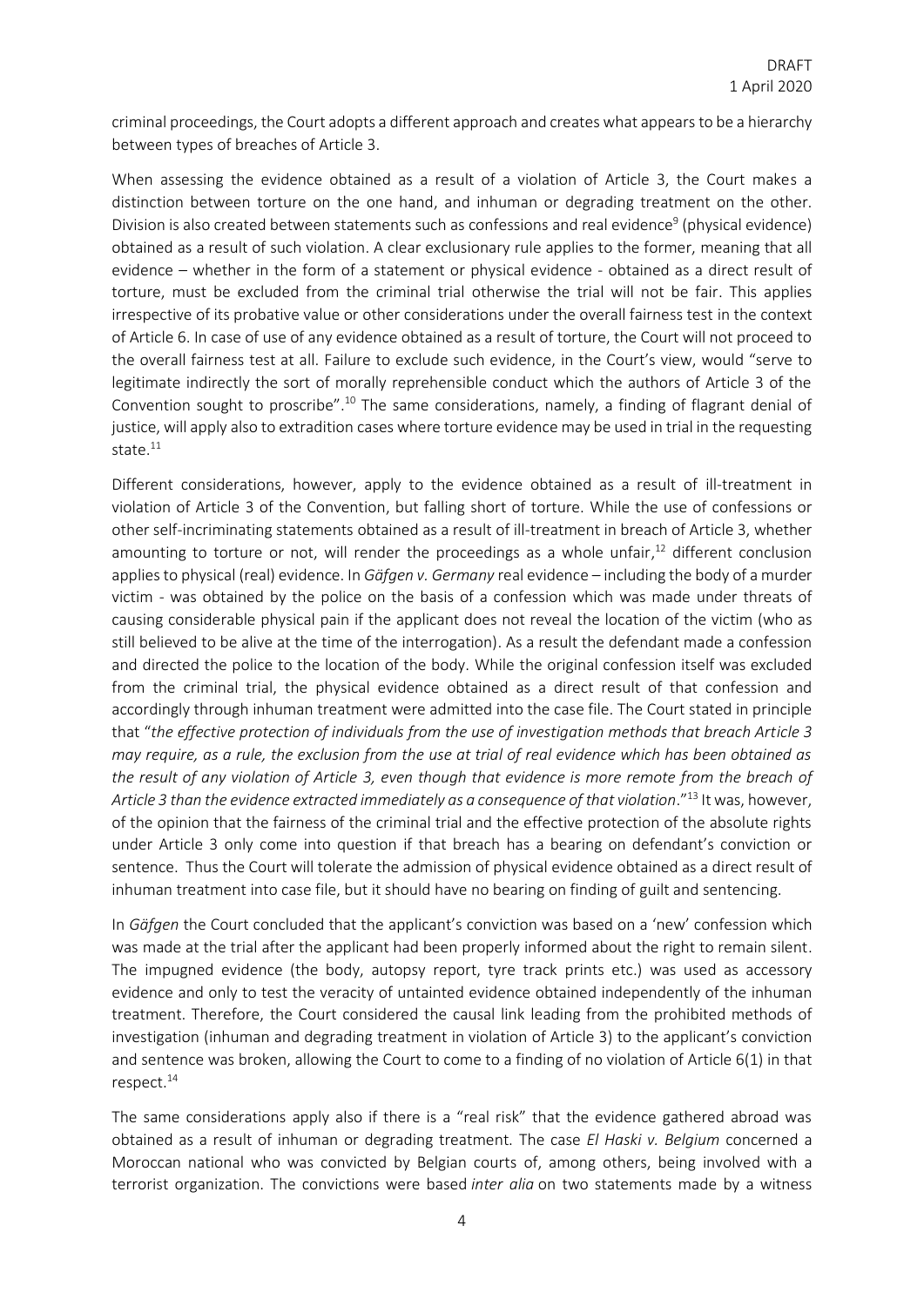alleged to have been subject to ill-treatment prohibited under Article 3 from the authorities in Morocco. The Court reiterated its previous conclusions that the use of statements (confessions) obtained as a result of a violation of Article 3 – irrespective of the classification of the treatment as torture, inhuman or degrading treatment – renders the proceedings as a whole automatically unfair, in breach of Article 6.<sup>15</sup> It stated that "*in order to seek the application of the exclusionary rule as regards statements taken [in abroad by the authorities of another state], it was sufficient for the applicant to demonstrate before the domestic court that there was a "real risk" that they had been obtained using torture or inhuman or degrading treatment.*" These principles apply not only where the victim of the treatment contrary to Article 3 is the actual defendant but also where inhuman treatment of third parties are concerned.

The line of reasoning developed by the majority in *Gäfgen v. Germany*, however, was strongly criticised by judges Rozakis, Tulkens, Jebens, Ziemele, Bianku and Power in their joint partly dissenting opinion. While the judges agreed with the general principle that exclusionary rule should apply to all evidence obtained by torture, they disagreed to the distinction between statements and physical evidence when it came to other forms of ill-treatment prohibited under Article 3. The dissenting judges found that allowing evidence tainted by inhuman and degrading treatment to be admitted into trial at the same time prohibiting the national courts to rely on it for conviction and sentence, lacked logic. They also noted that the Court's compartmentalized way at looking and analysing the different stages of criminal proceedings separately fails to take into account the practical context in which criminal trials are conducted. In the opinion of dissenting judges for a criminal trial to be fair, the adverse effects that flow from a breach of Article 3 must be eradicated from the proceedings entirely. Accordingly, a criminal trial which has evidence tainted by any type of violation of Article 3 included in the case file, must be regarded as unfair. All violations of absolute rights under Article 3 are serious and the most effective way of guaranteeing that absolute prohibition in the view of minority judges is a strict application of the exclusionary rule when it comes to Article 6.<sup>16</sup>

## *Evidence obtained in violation of Article 8*

Key cases: Bykov v. Russia [GC]; Prade v. Germany; Khorodovskiy and Lebedev v. Russia, Dragojević v. Croatia

*It is not the role of the Court to determine, as a matter of principle, whether particular types of evidence – for example, evidence obtained unlawfully in terms of domestic law – may be admissible or, indeed, whether the applicant was guilty or not. The question which must be answered is whether the proceedings as a whole, including the way in which the evidence was obtained, were fair. This involves an examination of the "unlawfulness" in question and, where a violation of another Convention right is concerned, the nature of the violation found.* 

*In determining whether the proceedings as a whole were fair, regard must also be had to whether the rights of the defence were respected. It must be examined in particular whether the applicant was given the opportunity of challenging the authenticity of the evidence and of opposing its use. In addition, the quality of the evidence must be taken into consideration, including whether the circumstances in which it was obtained cast doubt on its reliability or accuracy. While no problem of fairness necessarily arises where the evidence obtained was unsupported by other material, it may be noted that where the evidence is very strong and there is no risk of its being unreliable, the need for supporting evidence is correspondingly weaker.*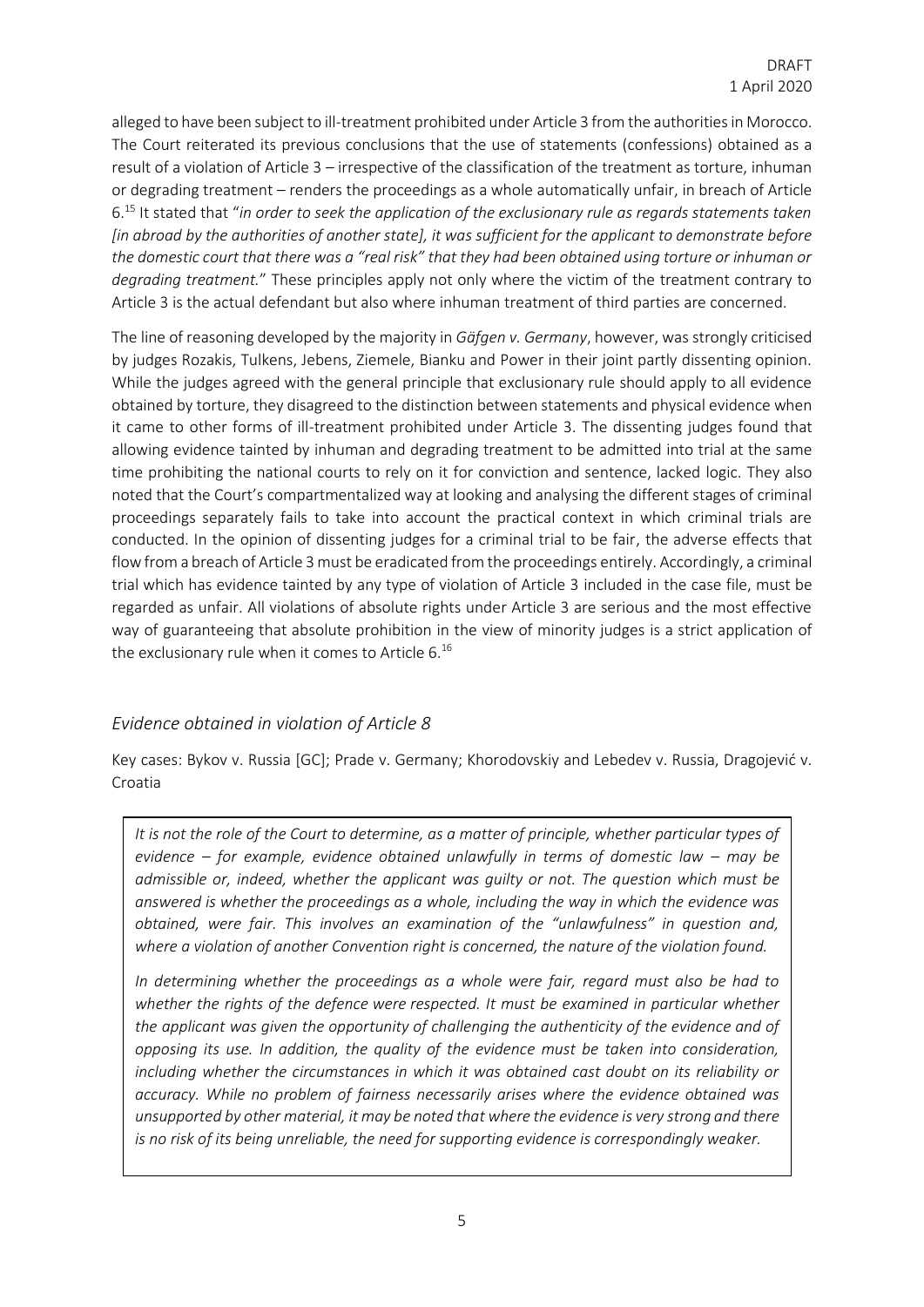An examination of the implications of the use of evidence obtained in breach of Article 8 rights on the fairness of a criminal trial essentially follows the general principles established by the Court in *Bykov v. Russia*. In that case the Russian authorities intercepted and recorded applicant's private conversation without proper judicial authorisation. In fact, the Court found made this finding about the national law governing the contested investigative act: "*[T]he legal discretion of the authorities to order interception was not subject to any conditions, and the scope and the manner of its exercise were not defined; no other specific remedies were provided for*." Nevertheless, the admission of the recording of conversation into evidence and its subsequent use for conviction was found not to violate the right to a fair trial under Article 6. The Court therefore reaffirmed its approach regarding evidence obtained through breach of Article 8, namely that violations of the right to privacy in evidence gathering process, do not in themselves conflict with the requirements of fairness guaranteed by Article 6(1). In case evidence gathered through a breach of right to privacy, the Court will therefore make a separate assessment of the overall fairness of the proceedings in order to determine whether there has also been a violation of Article 6.

Analysis of a number of recent cases<sup>17</sup> shows that in cases where evidence obtained in breach of Article 8 is used in criminal trial, the Court is likely to find that there has been no violation of Article 6(1) based on the overall fairness test. Therefore, it also does not require the evidence to be excluded.

In *Dragoş Ioan Rusu v. Romania* applicant's correspondence was intercepted for the purposes of drug investigation. The procedure for authorisation of this investigative measure was found by the Court not to afford sufficient safeguards: the prosecutor authorising the surveillance was not independent of the executive, the prosecutor's decision to intercept communications was not subject to judge's prior approval, a person under surveillance could not challenge the merits of the interception before a court and there was no mention in the law as to the conditions under which transcripts should be destroyed. The Court noted that the applicant did challenge the lawfulness of surveillance in the main criminal proceedings, but concluded that the length of proceedings – more than five years – in itself cast doubt on the effectiveness of this remedy. Nevertheless, the Court did not find a violation of Article 6 on account of reliance on the confiscated letters for the conviction. The Court observed that the applicant had an opportunity to question the validity of the evidence and also took into account the reliability or accuracy (probative value) of the evidence was not in question. Although the intercepted letters were decisive for the conviction, they were not the sole evidence on which conviction was based, there was therefore no violation of the right to a fair trial. $^{18}$ 

Similar problems with the legal framework authorising secret surveillance measures were found in *Dragojević v. Croatia*. There the Court found that the domestic courts' interpretation of national law left too wide discretion for law-enforcement to use surveillance measures and could not provide adequate and sufficient safeguards against potential abuse. However, having observed that the reliability of information obtained was not in question, that there was a possibility to challenge the authenticity of the evidence and to oppose its use before domestic courts and that the conviction was also based on other evidence, the Court found no violation of the right to a fair trial under Article 6(1).<sup>19</sup>

A finding of no violation of the right to fair trial was made in *Kalneniene v. Belgium, Prade v. Germany* and *Lee Davies v. Belgium* in connection with evidence obtained from illegal police searches. In these cases, the Court relied on the fact that the reliability and accuracy of the impugned evidence was not at doubt, that the applicant had an opportunity to oppose its use before domestic courts and that there was also other evidence forming the basis of conviction. In *Prade v. Germany* although the evidence gathered in violation of the terms of search warrant was the sole evidence against the applicant, special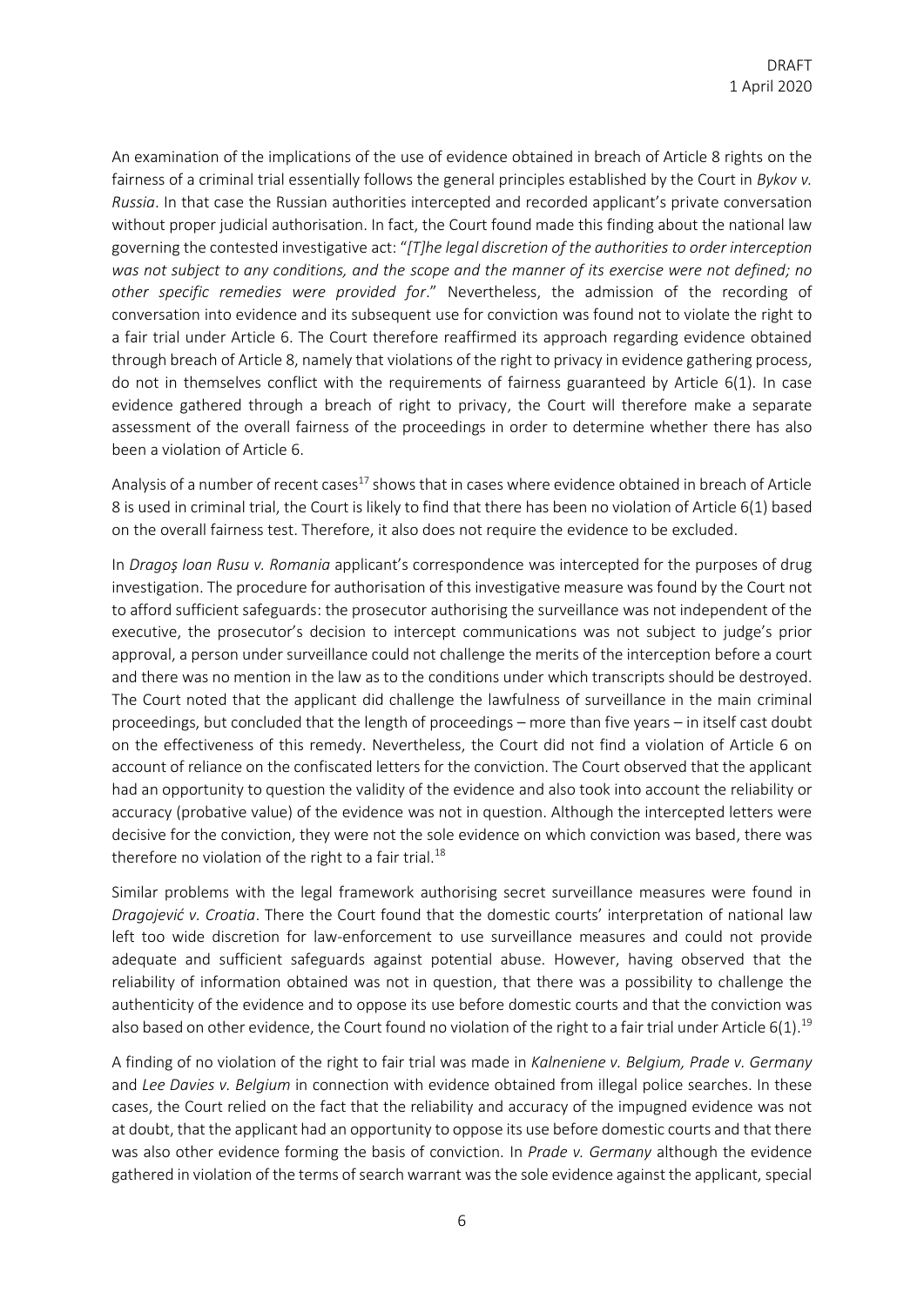attention in the assessment of the overall fairness of the proceedings was drawn to the gravity of the crime and the ensuing public interest in prosecuting the crime. $20$ 

Conversely in *Lisica v. Croatia* the Court found a violation on account of use of evidence obtained during an illegal police search. In this case the available information on the circumstances in which the evidence was gathered could not eliminate doubts on the reliability of the sole direct evidence linking the applicant to the crime. Therefore, the Court concluded that the manner in which the evidence was used in the proceedings against the applicant had an effect on the proceeding as a whole and caused them to fall short of the requirements of a fair trial.<sup>21</sup>

It can be concluded from the above recent cases that the overall fairness test in case of use of evidence obtained in violation of the right to privacy is a difficult one to fail in an individual case. As long as the evidence is accurate and reliable, i.e., there is no doubt of it being planted, the alleged crime is of sufficient gravity and the defence has had an opportunity to challenge the use of illegally gathered evidence, the Court will not find the procedural fairness compromised. The importance and relevance of different aspects of overall fairness test listed in *Beuze* depend on the circumstances of each individual case, however as observed by judges Pinto de Albuquerque and Bošnjak in their joint partly concurring opinion in *Dragoş Ioan Rusu v. Romania*, some criteria in the overall fairness assessment seem to be more decisive where there has been a violation of Article 8. These include whether the applicant was given the opportunity to challenge the authenticity of the evidence and its use during the trial,<sup>22</sup> whether there exists any doubt regarding the reliability and accuracy of the evidence and whether there is untainted supporting evidence.<sup>23</sup> However, even in cases where the impugned evidence is decisive for a conviction,<sup>24</sup> the use of such evidence does not automatically entail a breach of the principle of fairness of the proceedings. As long as the evidence is strong and there is no risk of its being unreliable, the need for supporting evidence is correspondingly weaker.<sup>25</sup>

This line of argumentation developed in the Court's case law has a series of strong dissenting opinions among the minority judges. For example, in their joint partly concurring opinion in *Dragoş Ioan Rusu v. Romania,* judges Pinto de Albuquerque and Bošnjak noted that the Court's case law on the use of illegally obtained evidence in criminal proceedings lacks persuasiveness, coherence and clarity and needs to be revisited. In the judges' opinion no court can, without detriment to the proper administration of justice, rely on evidence which has been obtained not only by unfair means, but above all, unlawfully. "Fairness" in the context of the Convention "implies observance of the rule of law and for that matter it presupposes respect of the human rights set out in the Convention."<sup>26</sup> A comprehensive partly dissenting opinion was attached also to the majority judgment in *Bykov v. Russia* by judge Spielmann joined by judges Rozakis, Tulkens, Casadevall and Mijović. In the opinion of the dissenting judges, evidence obtained in breach of Article 8 cannot be used without undermining the protection of that article and more generally the respect for rule of law. The dissenting judges argued that the evidence obtained in breach of Article 8 in *Bykov* caused the proceedings to be fatally flawed since it decisively influenced the guilty verdict against the applicant.

### *Evidence obtained in violation of Article 6(2) and (3)*

Key cases: *Salduz v. Turkey [GC]*; *Ibrahim and others v. the United Kingdom [GC]*; *Beuze v. Belgium [GC]*; *Doyle v. Ireland; Murtazaliyeva v. Russia [GC]; Dvorski v. Croatia [GC]; Simeonovi v. Bulgaria [GC], Baytar v. Turkey.*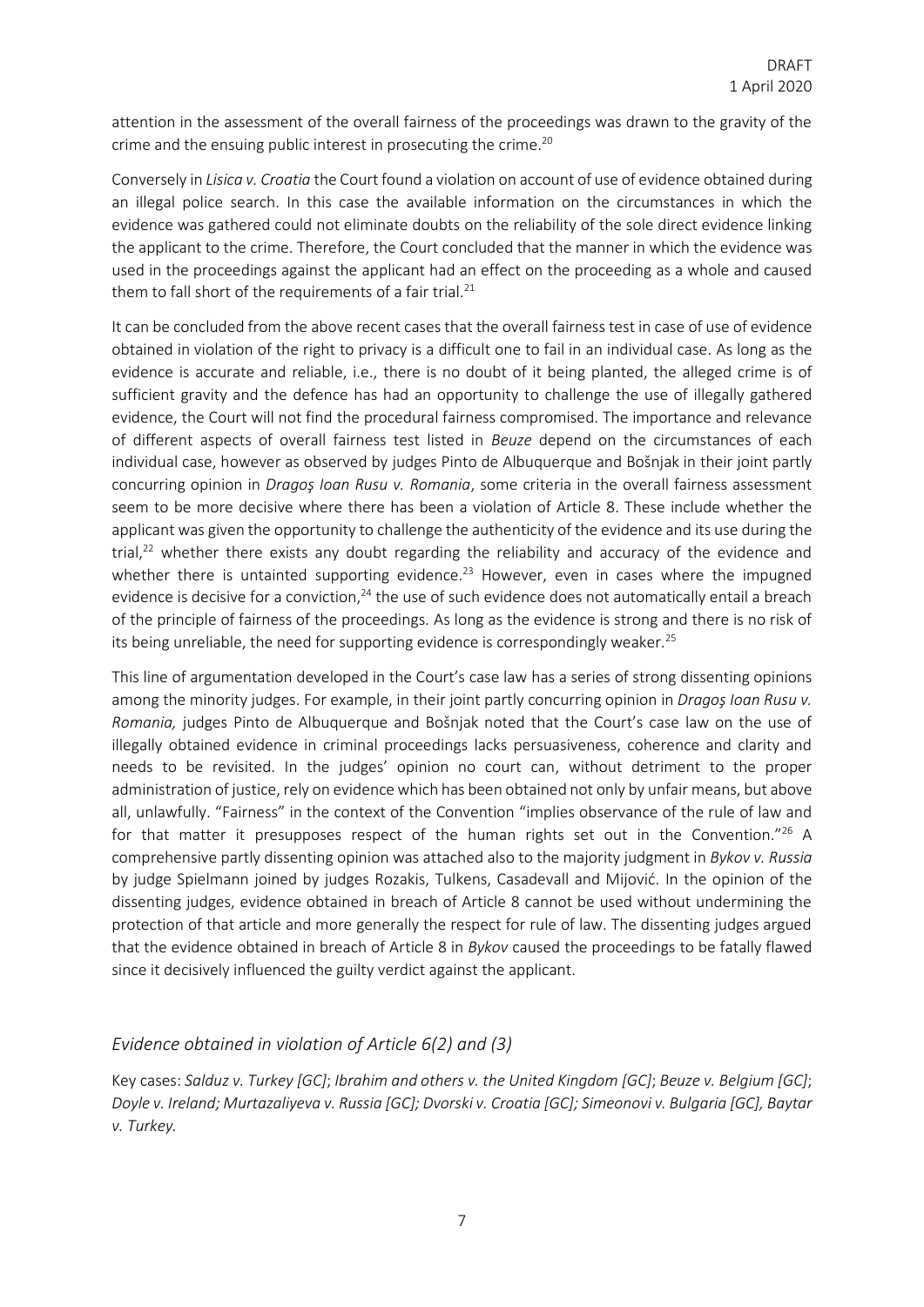*Compliance with the requirements of a fair trial must be examined in each case having regard to the development of the proceedings as a whole and not on the basis of an isolated consideration of one particular aspect or one particular incident, although it cannot be ruled out that a specific factor may be so decisive as to enable the fairness of the trial to be assessed at an earlier stage in the proceedings. In evaluating the overall fairness of the proceedings, the Court will take into account, if appropriate, the minimum rights listed in Article 6(3) which exemplify the requirements of a fair trial in respect of typical procedural situations which arise in criminal cases. They can be viewed, therefore, as specific aspects of the concept of a fair trial in criminal proceedings in Article 6(1). Those minimum rights guaranteed by Article 6(3) are, nevertheless, not ends in themselves: their intrinsic aim is always to contribute to ensuring the fairness of the criminal proceedings as a whole.*

*Test for assessing whether a restriction on [access to a lawyer] is compatible with the right to a fair trial is composed of two stages: in the first stage the Court must assess whether there were compelling reasons for the restriction. In the second stage, it must evaluate the prejudice caused to the rights of the defence by the restriction in the case in question. In other words, the Court must examine the impact of the restriction on the overall fairness of the proceedings and decide whether the proceedings as a whole were fair.*

In determining whether undue restrictions of procedural rights prescribed under Article 6(2) and (3) lead to a violation of the right to a fair trial, the Court will use the overall fairness test. This approach suggests that, for example, defence rights such as right to access to a lawyer under Article 6(3) are not seen as separate guarantees and rights on their own merit. The Court sees most defence rights under Article 6(1) to (3) as tools to ensure the fairness of the trial as a whole, rather than separate rights the violation of which, especially if not justified by an important competing public interest, would also result in violation of the right to a fair trial. The Court is generally reluctant to find a violation of the right to a fair trial on account of a restriction of one of the defendant's procedural rights alone, even if such restriction has not been justified by any "compelling" reasons.

For example, in *Knox. v. Italy* the Court found a violation of the right to a fair trial due to denial of access to a lawyer during the police questioning and due to the lack of impartial interpretation. In its analysis the Court could find no compelling reasons for restricting the access to lawyer, however it went on to assess the overall fairness of the proceedings. The Court emphasized the vulnerability of the applicant being a young woman in a foreign country questioned under pressure and unable to speak fluently the language of the proceedings.<sup>27</sup> In *Zaichenko v. Russia*, the Court found the applicant was not adequately notified of his right to remain silent and not to incriminate himself and made statements that could be used against him as a result. The Court stated in this regard that "*the applicant's pre-trial admission, whether directly self-incriminating or not, was used in the proceedings in a manner which sought to incriminate him. In the Court's view, statements obtained in the absence of procedural guarantees,*  should be treated with caution."<sup>28</sup> The Court found that the domestic courts failed to give adequate reasons to applicant's challenge of admissibility of those statements and relied on them for a conviction.

Conversely in *Dvorski v. Croatia* the Court concluded that he right to be represented by a lawyer the applicant's own choosing prejudiced the overall fairness of the proceedings even though the applicant was represented by an assigned lawyer during the police questioning. The Court found that the circumstances in which the initial admission of guilt was obtained, prejudiced the fairness of the proceedings as a whole. The Court found that in abstract if a suspect receives the assistance of a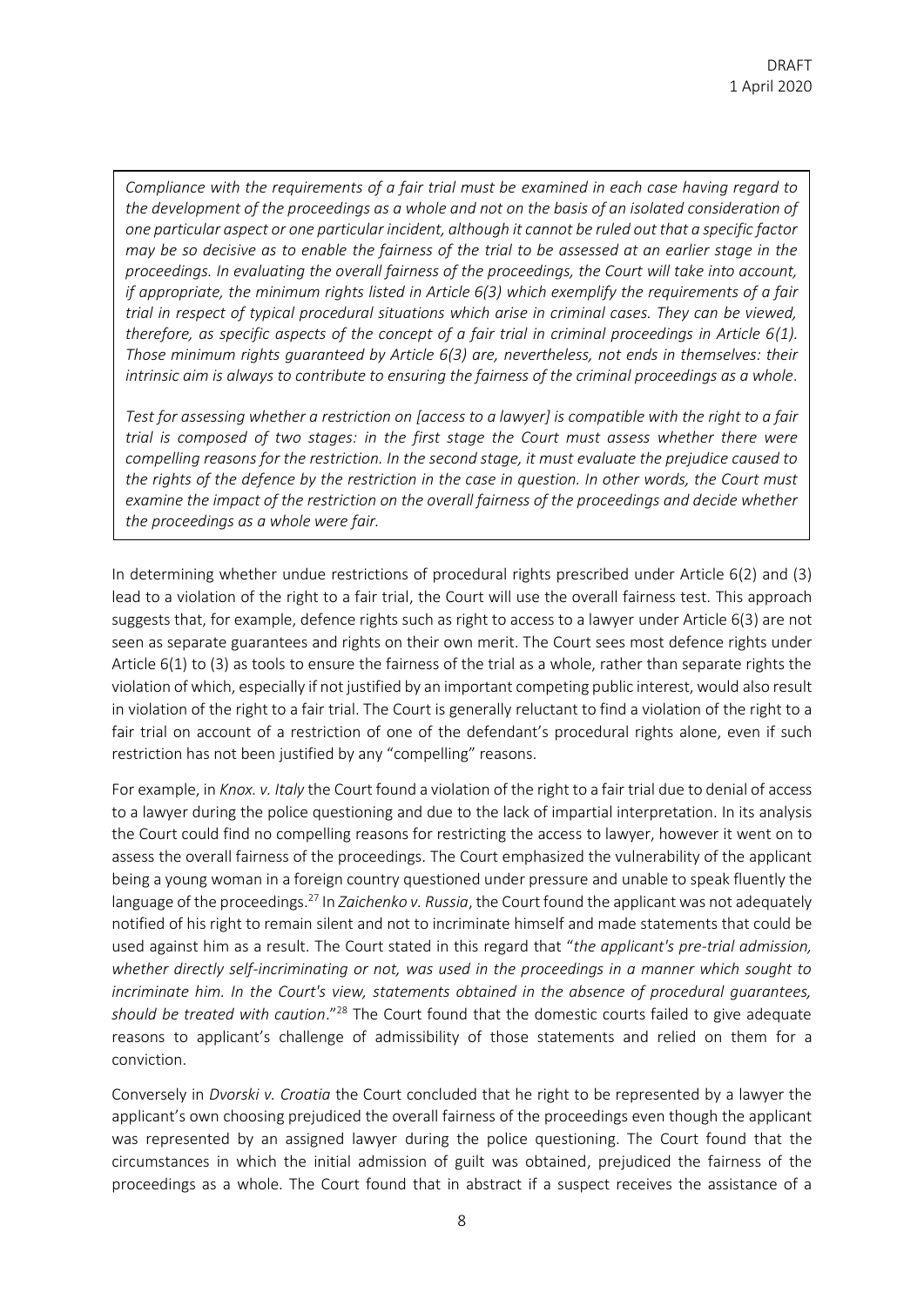qualified lawyer, who is bound by professional ethics, rather than another lawyer whom he or she might have preferred to appoint, this is not in itself sufficient to show that the whole trial was unfair provided that there is no evidence of manifest incompetence. However the Court reached a different conclusion on the facts of the case. The Court concluded: "*[I]n the instant case, it can be presumed that the consequence of the police's conduct was that in his very first statement to the police, instead of remaining silent, as he could have done, the applicant made a confession, which was subsequently admitted in evidence against him. It is also significant that during the investigation and ensuing trial the applicant did not subsequently rely on his confession, save by way of mitigation in relation to the sentence, but took the first opportunity, before the investigating judge, to contest the manner in which the confession had been obtained from him by the police. Although there was other evidence against*  him, the significant likely impact of his initial confession on the further development of the criminal *proceedings against him cannot be ignored by the Court. In sum, in the Court's view, the objective consequence of the police's conduct in preventing the lawyer chosen by the applicant's family from having access to him was such as to undermine the fairness of the subsequent criminal proceedings in so far as the applicant's incriminating initial statement was admitted in evidence* [references omitted]." 29

In *Baytar v. Turkey* the Turkish authorities failed to provide an interpreter during a police questioning which resulted in the applicant making statements that were subsequently used to question the consistency of her statements during the trial. The Court considered that since the questions put to the applicant were not translated and she was not made aware as precisely as possible of the charges against her, she was not in a position where she could fully assess the consequences of her alleged waiver of the right to remain silent or right to be assisted by a lawyer and thus to benefit from the comprehensive range of services that can be performed by counsel. This initial defect thus had repercussions for other rights which, while distinct from the right alleged to have been breached (the right to interpreter), were closely related and undermined the fairness of the proceedings as a whole.<sup>30</sup>

In the specific case of a restriction of access to a lawyer, the Court will first determine whether the access to lawyer has indeed been restricted and then proceed to analyse whether there were compelling reasons for such restriction and whether the proceedings as a whole were fair regardless of that restriction.<sup>31</sup> The level of the Court's tolerance towards restrictions of access to a lawyer, even unjustified, and the use of evidence obtained as a result of that restriction has, however, gradually grown. This can be observed though the landmark judgements in *Salduz v. Turkey*, *Ibrahim and others v. the United Kingdom*, *Beuze v. Belgium* and *Doyle v. Ireland*. <sup>32</sup> In *Salduz v. Turkey* the Court took a principled approach to denial of access to lawyer in the early stages of criminal proceedings stating: "*The rights of the defence will in principle be irretrievably prejudiced when incriminating statements made during police interrogation without access to a lawyer are used for a conviction.*" 33

However more recently in *Farrugia v. Malta*, the restrictions on the access to lawyer were particularly extensive covering the whole pre-trial stage of the proceedings during which the applicant gave several statements which were later used to question his credibility. The Court admitted that the "*applicant's conduct during the police interviews was capable of having such consequences for the prospects of his defence that there was no guarantee that either the assistance provided subsequently by a lawyer or the adversarial nature of the ensuing proceedings could cure the defects which had occurred during the period of police custody*".<sup>34</sup> Regardless of these extensive deficiencies, the Court did not find that proceedings as a whole were unfair.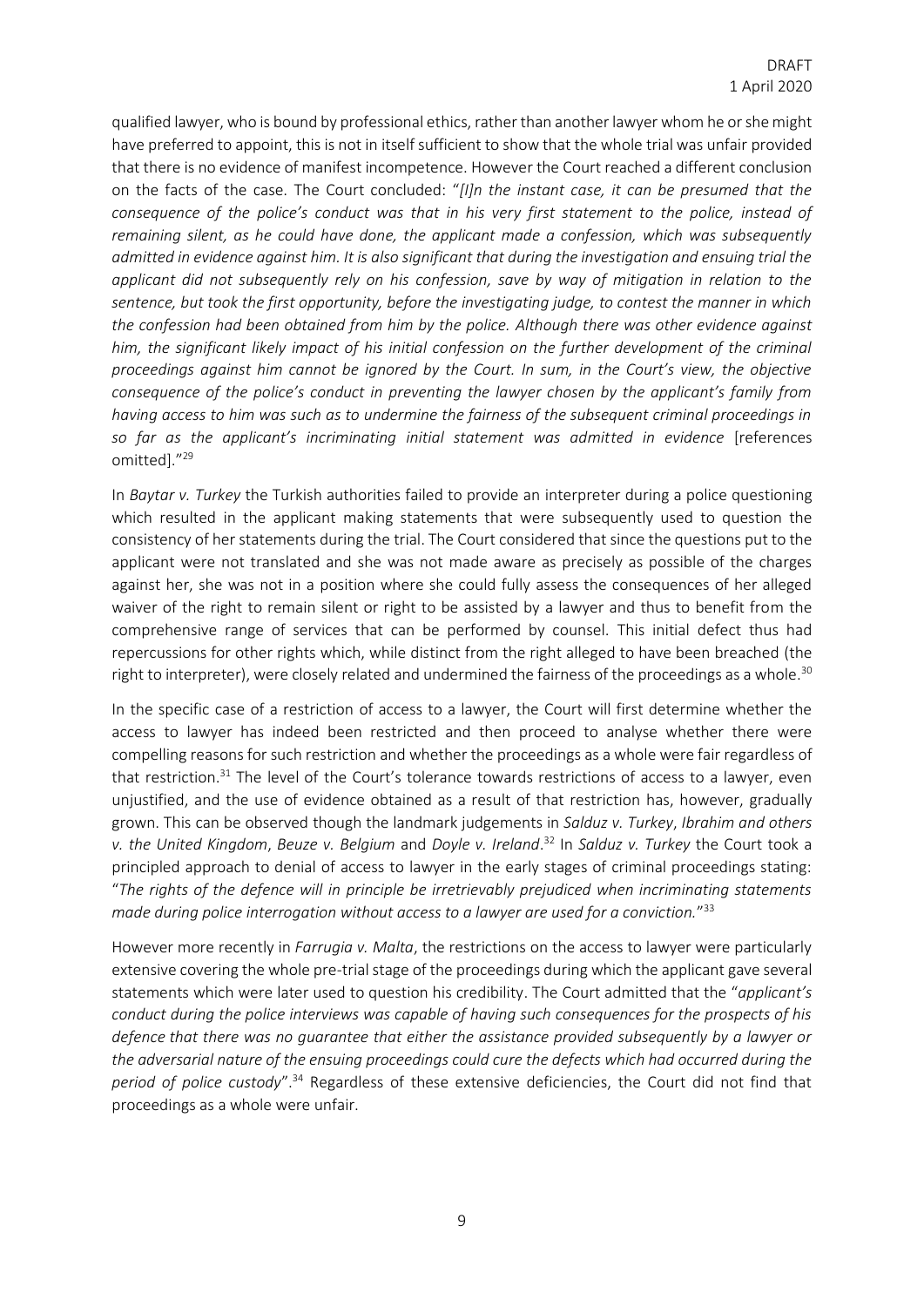## *Remedies*

The Court is reluctant to take a particular stance on the appropriate means to remedy a violation of the right to a fair trial resulting in illegally or improperly obtained evidence (e.g. a confession obtained during an interview without a lawyer present). In most cases where the Court has found a violation of the right to a fair trial on account of use of illegally obtained evidence, it has limited its ruling on a finding of violation. This leaves States Parties broad discretion to find the appropriate remedy in each individual case, including, if criminal proceedings are reopened, the question of admissibility of evidence in the new trial.

The remedies envisaged by the Court in a number of cases are:

- exclusion of the impugned evidence<sup>35</sup>
- reopening of proceedings $36$
- compensation.

In *Dvorski v. Croatia*, the Court found a violation of Article 6(1) and 6(3)(c) of the Convention due to denial of access to a lawyer of applicant's choice during which time the applicant made a confession. In assessing the applicant's claim for damages the Court noted that it "*cannot speculate as to the outcome of the proceedings against the applicant. The finding of a violation of article 6(1) and 3(c) in the present case does not imply that the applicant was wrongly convicted. The Court considers that the finding of a violation constitutes sufficient just satisfaction. It notes that Article 502 of the Code of Criminal Procedure allows for the possibility of the reopening of proceedings."*37 Similar suggestion was made in *Pandjikidze and others v. Georgia.<sup>38</sup>* The limits of this possibility in civil law systems was, however, highlighted by judge Zupančič in his concurring opinion. He noted that the majority judgment places and emphasis on the retrial, but it does not specify the procedural parameters within which the new procedure is to be attempted. In civil law systems even if the "contaminated" evidence is excluded in the new proceedings, in cases such as *Dvorski*, that have drawn considerable public attention, it is practically impossible to conduct a new trial without a judge being aware of the applicant's previous confession.

In some cases, in finding a violation of the right to a fair trial the Court indicated that the appropriate remedy during the national proceedings would have been excluding the evidence from the trial.<sup>39</sup> This observation, however, is usually made as a part of the analysis of the overall fairness of the trial and not suggested as a specific remedy that should be taken as a part of the implementation of the Court's judgment. In other words, the exclusion of evidence obtained in the context of a violation of defence rights may be an appropriate remedy, but the Court does not impose such a remedy on national courts.

The application of exclusionary rule is most notably required in cases involving evidence obtained through a violation of Article 3 (all evidence obtained through torture and statements obtained through other types of ill-treatment prohibited under Article 3), although the same argument has convincingly been made for evidence obtained as a result of violations of Article 8. In the partly concurring opinion in *Dragoş Ioan Rusu v. Romania,* judges Pinto de Albuquerque and Bošnjak elaborated on why the exclusionary rule should be extended to cover evidence gathered as a result of violation of Article 8 and no other remedy such as a civil action in damages or disciplinary proceedings against state agents would suffice for three reasons. Firstly, the exclusionary rule of evidence obtained in breach of a Convention right not only serves the purpose of deterrence but is also and imperative of judicial integrity. Secondly, a procedural sanction, such as the exclusionary rule, renders rules on evidence collection a *lex perfecta.*  Otherwise procedural rules are merely ancillary to the substantive ones protecting physical integrity, freedom of movement, privacy and other substantive rights and freedoms. Thirdly, a breach of the rules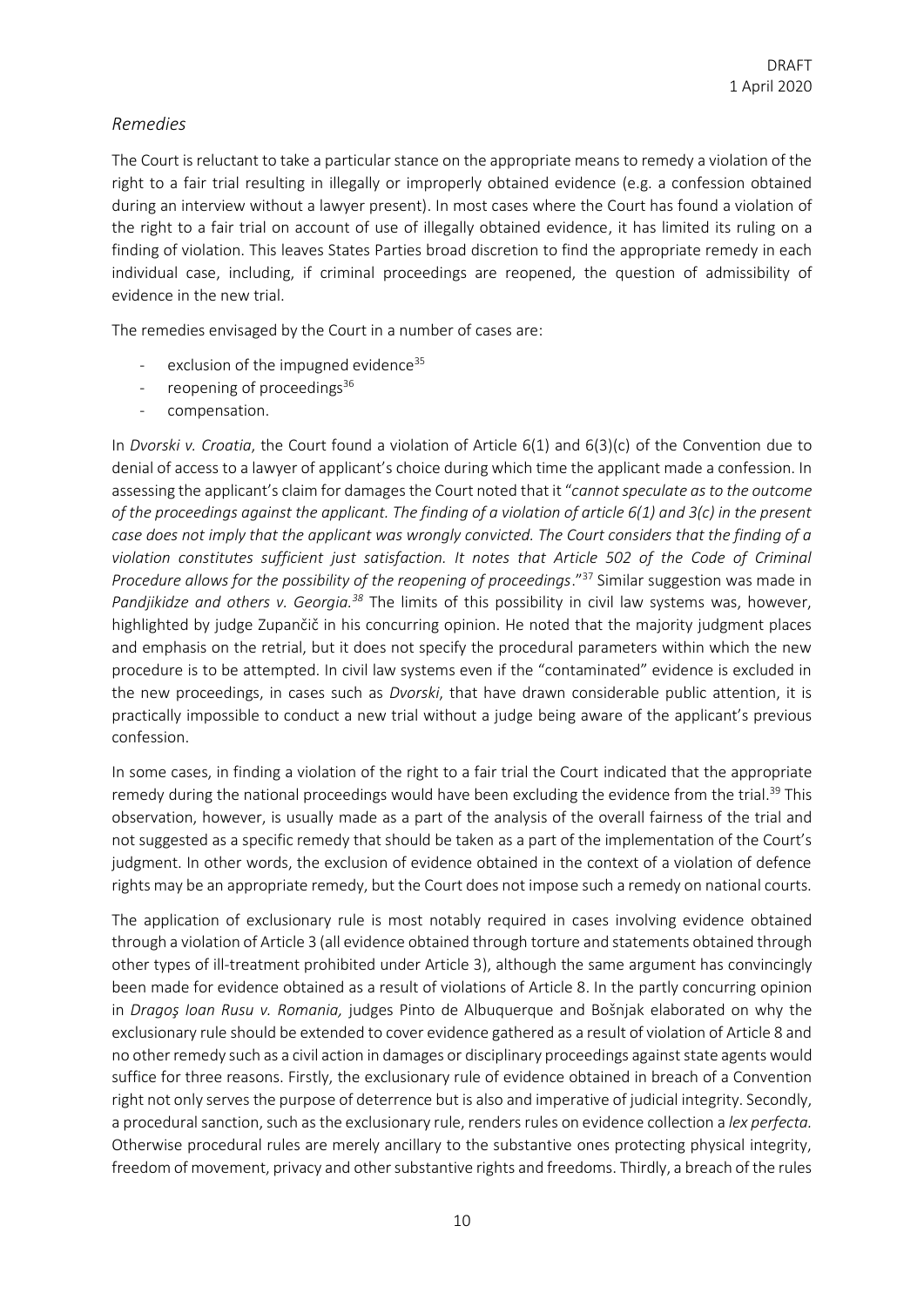on evidence collection in criminal proceedings does not necessarily constitute a disciplinary offence or a civil tort in several domestic legal systems.<sup>40</sup>

In the view of minority judges in *Gäfgen v. Germany*, the exclusionary rule should apply not only to the evidence obtained as a direct result of any breach of Article 3, but also any evidence that is obtained indirectly from that breach.<sup>41</sup> In other words national courts should apply the doctrine of the "fruit of the poisonous tree" to eradicate all adverse effects the ill-treatment from the criminal trial. It is worth noting in this regard that the Court in *Gäfgen* accepted that the physical evidence obtained on the basis of statements given while the applicant was subject inhumane treatment are admitted in the trial as long as they have no bearing on the conviction or sentence. In other words, such evidence can be admitted in the case file, but cannot be relied on for conviction and sentencing. This approach severely undermines the effectiveness of the exclusionary rule. As observed by judge Župančič in his concurring opinion in *Dvorski v. Croatia,* "*once the evidence has been presented, there is no way to exclude it from the cognitive ranfe of the sitting judges. (..) the rule to the effect that the judge cannot rely on such evidence in his or her reasoning and motivation of his or her judgment is, to say the least, naïve to the extent that it presupposes the ability of judges to ignore the contaminated or otherwise inadmissible evidenc*e."<sup>42</sup>

<sup>9</sup> The Court uses the term 'real evidence' to refer to evidence such as human body, autopsy report, car tyre prints, see e.g., Gäfgen v. Germany, application no. 22978/05, Grand Chamber Judgment of 1 June 2010.

<sup>&</sup>lt;sup>1</sup> First draft of this paper is prepared in Spring 2020.

<sup>2</sup> Bykov v. Russia, application no. 4378/02, Grand Chamber Judgment of 10 March 2009, para. 88.

<sup>&</sup>lt;sup>3</sup> Prade v. Germany, application no. 7215/10, Fifth Section Judgment of 3 March 2016, para. 32.

<sup>4</sup> Bykov v. Russia, application no. 4378/02, Grand Chamber Judgment of 10 March 2009, para. 89.

<sup>5</sup> Bykov v. Russia, application no. 4378/02, Grand Chamber Judgment of 10 March 2009, para. 89-93; Beuze v.

Belgium, application no. 71409/10, Grand Chamber judgment of 8 November 2018, para. 150. <sup>6</sup> In some cases, the Court will also look at the reasoning of the national courts and whether it appears to be arbitrary, see. e.g., Dragojević v. Croatia, application no. 68955/11, First Section Judgment of 15 January 2015, para. 134.

<sup>7</sup> Prade v. Germany, application no. 7215/10, Fifth Section Judgment of 3 March 2016, para. 35.

<sup>8</sup> Except for torture prohibited under Article 3, see. Gäfgen v. Germany, application no. 22978/05, Grand Chamber Judgment of 1 June 2010, para.167.

<sup>&</sup>lt;sup>10</sup> Jalloh v. Germany, application no. 54810/00, Grand Chamber Judgment of 11 July 2006, para. 105.

<sup>&</sup>lt;sup>11</sup> Othman v. the United Kingdom, application no. 8139/09, Fourth Section Judgment of 17 January 2012, para. 282.

<sup>12</sup> Gäfgen v. Germany, application no. 22978/05, Grand Chamber Judgment of 1 June 2010, para.180.

<sup>13</sup> Gäfgen v. Germany, application no. 22978/05, Grand Chamber Judgment of 1 June 2010, para.178

<sup>14</sup> Gäfgen v. Germany, application no. 22978/05, Grand Chamber Judgment of 1 June 2010, para.178.

<sup>&</sup>lt;sup>15</sup> El Haski v. Belgium, application no. 649/08, Second Section Judgment of 25 September 2012, para. 85. <sup>16</sup> Joint partly dissenting opinion of judges Rozakis, Tulkens, Jebens, Ziemele, Bianku and Power in Gäfgen v. Germany, paras. 3-10.

<sup>&</sup>lt;sup>17</sup> The list of cases analyzed for the purpose attached in Annex of this short overview is not comprehensive and for a more accurate overall picture may be in need of further analysis.

<sup>&</sup>lt;sup>18</sup> Dragos Ioan Rusu v. Romania, application no. 22767/08, Fourth Section Judgment of 31 october 2017, paras. 51-55.

<sup>&</sup>lt;sup>19</sup> Dragojevic v. Croatia, application no. 68955/11, First Section Judgment of 15 January 2015, paras. 131-135.

 $20$  Prade v. Germany, application no. 7215/10, Fifth Section Judgment of 3 March 2016, paras. 35 and 41.

<sup>&</sup>lt;sup>21</sup> Lisica v. Croatia, application no. 20100/06, First Section Judgment of 25 February 2010, paras. 60-61.

<sup>&</sup>lt;sup>22</sup> It is worth noting that the Court does not always carry out detailed analysis of the quality of arguments given by the national courts in favour of admitting illegally obtained evidence, see. e.g., Prade v. Germany, application no. 7215/10, Fifth Section Judgment of 3 March 2016, para. 38.